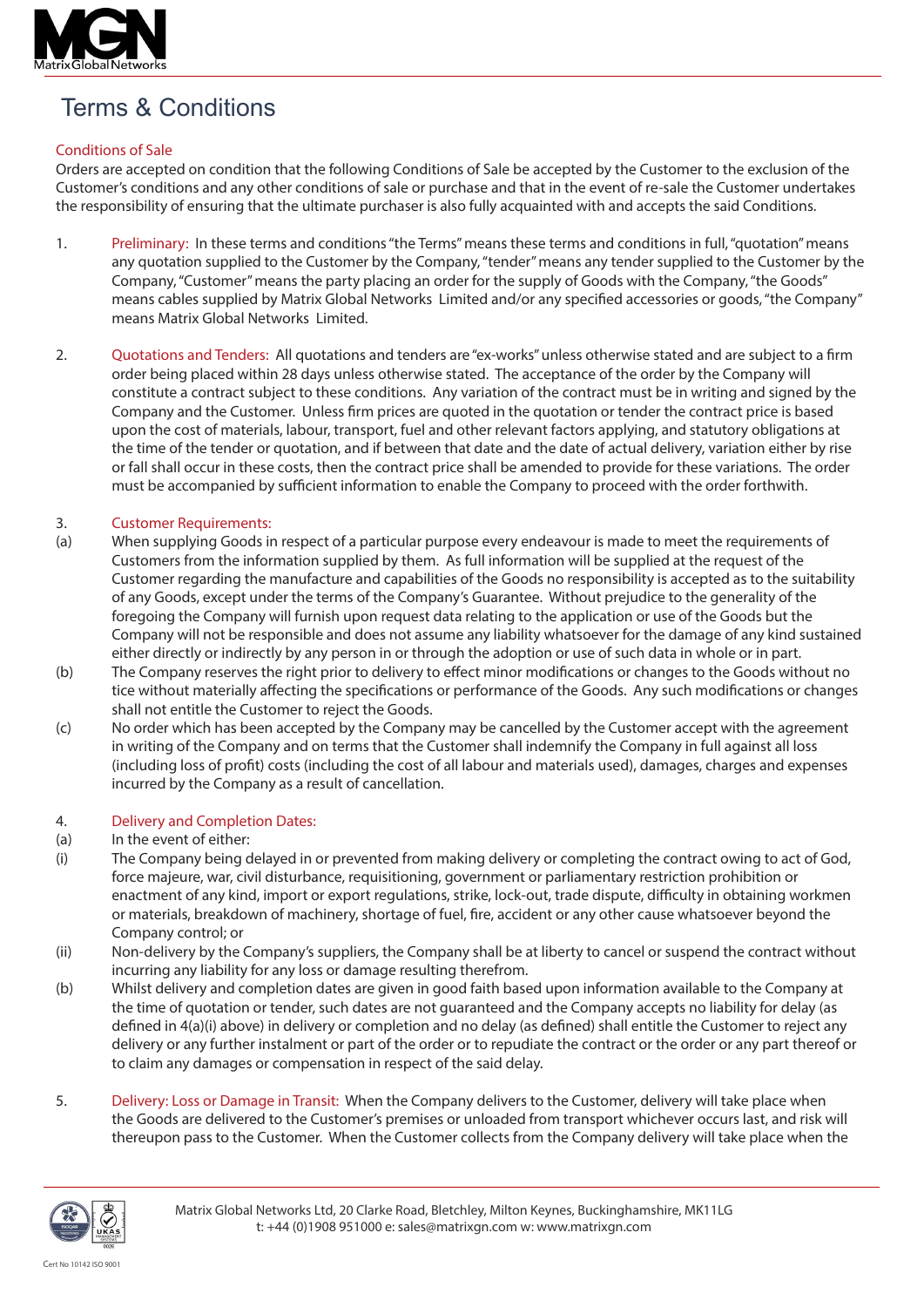

Goods are loaded on transport or leave the Company's works whichever occurs first, and risk will thereupon pass to the Customer.

The Company accepts no responsibility for any loss or damage to Goods, howsoever arising, after delivery has taken place, except in cases where the Company itself has agreed to undertake transport, when the Company accepts responsibility only for repair or replacement of damaged or lost Goods where the cause of damage or loss was the result of negligence of the Company's employee or agent. Customers are strongly advised to make suitable insurance arrangements in respect of goods in transit out of the Company's works. Claims in respect of loss or damage in transit should be made direct to the carrier or transporter concerned.

- 6. Quantities: Whilst every endeavour will be made by the Company to deliver the exact quantity of Goods ordered, the Company reserves the right to deliver any quantity within 10% above or below the quantity ordered and to in voice the Customer for the quantity so delivered. Any claim that the quantity delivered is less than the quantity invoiced must be submitted to the Company within seven days of delivery.
- 7. Storage: If the Company does not receive forwarding instructions nor the Customer collect the Goods within five working days after notification to the Customer that the Goods are ready for delivery, the Customer shall arrange for storage at its own expense and risk, failing which the Company shall be at liberty to store or arrange for storage of the Goods at the Customer's expense and risk and the Goods shall be paid for by the Customer by reference to the time when the Goods are ready for delivery or are due to be delivered, whichever is the later. Any charges for storage or demurrage after delivery will be paid for by the Customer.
- 8. Packing: Where Goods are sold packed the extent of packing and/or protection will be at the discretion of the Company unless the Customer specifically requests special packing. The Customer is hereby informed that certain large items of equipment require special packing. In all instances the Customer will be charged extra for special packing.

### 9. Returns:

- (a) Subject to the Customer obtaining prior written consent of the Company the Company may within 30 days of the date of delivery and in its sole discretion accept the return of such of the Goods supplied being surplus to the Customer's requirements and which shall not have been used or altered in any respect and shall be in the same condition as at the date of delivery.
- (b) Where the Company has agreed to take any Goods by way of return such Goods shall be delivered to the Company within 2 days of the date specified by the Company. Credit shall be made by the Company in respect of the purchase value of the Goods so returned in the invoice submitted to the Customer for payment less a handling charge which sum shall be agreed between the Customer and the Company prior to any written consent to the return of such Goods by the Company.
- (c) No Goods shall be accepted for return and no credit given in respect of the purchase value of the same where upon inspection by the Company the Goods are found to be in any way defective notwithstanding that prior written con sent to the return shall have been given by the Company.

## 10. Title to Goods:

(a) Notwithstanding risk in the Goods passing in accordance with clause 5 hereof title in the Goods shall not pass to the Customer until:

Payment is received by the Company in full for the Goods and no other amounts being outstanding from the Customer to the Company.

- (b) Before title has passed to the Customer under the terms of this clause and without prejudice to any of its other rights, the Company shall have the right to recover or re-sell the Goods or any of them and may enter upon the Customer's premises by its servants or agents for that purpose and in respect thereof the Customer shall take all reasonable precautions to protect the Goods from damage or loss arising from any cause and shall indicate that the Goods are the property of the Company.
- (c) In the event of a sale of the Goods by the Customer in the ordinary course of its business to a third party the Customer shall assign to the Company in writing its rights to recover the selling price from the third party concerned if so required by the Company.
- (d) As the insurable risk in the Goods shall pass to the Customer as soon as the materials are delivered to him or to his order and pending disposal of the Customer shall keep the Goods insured in the amount of the price at which the Goods are sold to the Customer against all insurable risks.
- (e) If the Goods are destroyed by an insured risk prior to the same being paid for by the Customer, the Customer shall receive the proceeds of any such insurance as trustee for the Company.

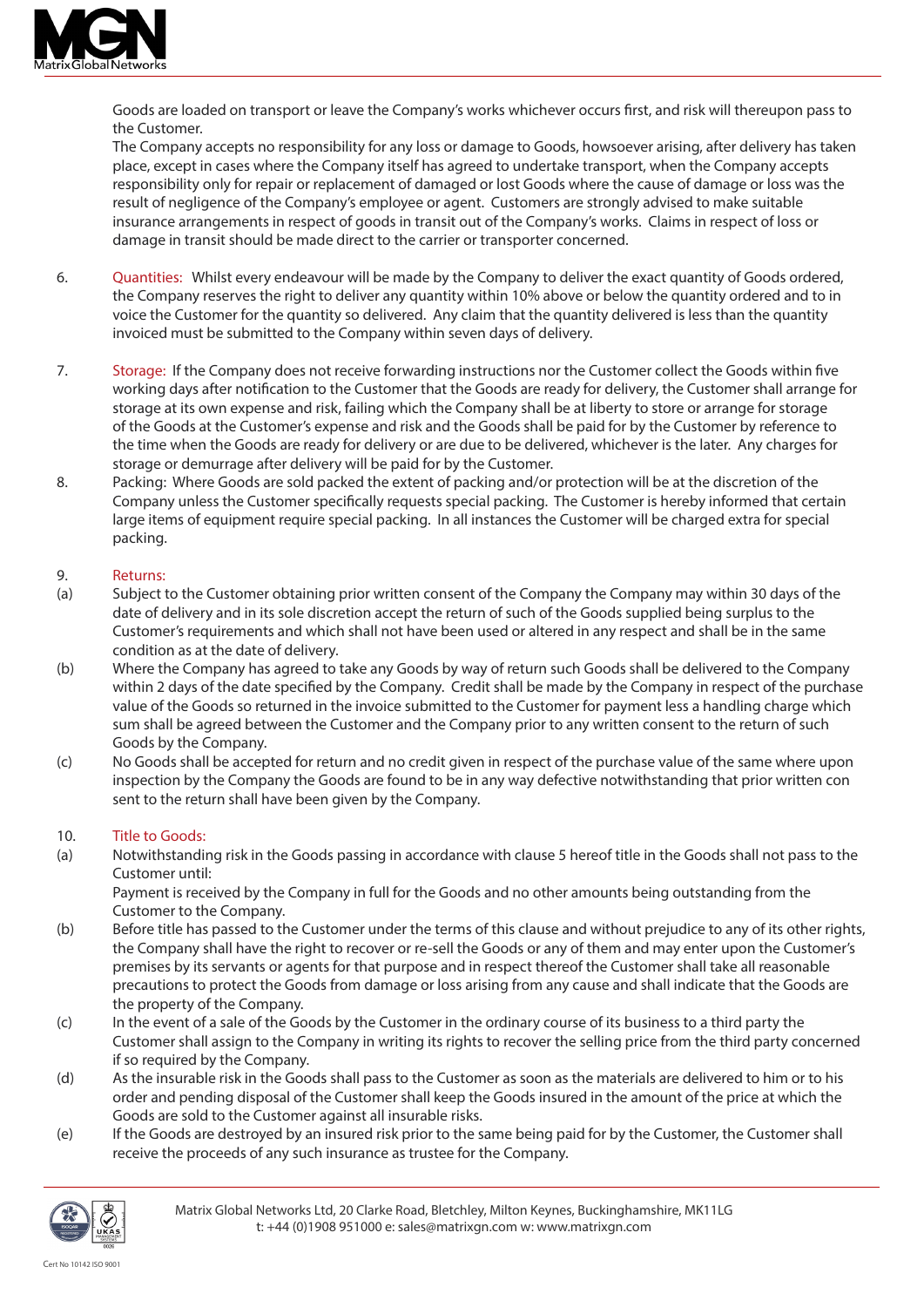

- 11. Statutory Obligations: The Company will offer every co-operation in observing any such obligations but the responsibility for the observance of all obligations the performance of which is necessary to comply with the Law of the Country where the goods are used or installed rests with the Customer who shall indemnify the Company against all claims arising under any such Act or by reason of non-compliance with any of the said obligations and against all costs and expenses arising from any such claim.
- 12. Payment: Prices quoted are net. Subject to credit being approved accounts are due for payment no later than 30 days from the last day of the calendar month in which delivery is made, otherwise payment must be received by the Company before delivery. When deliveries are spread over a period each consignment will be invoiced as despatched and each month's invoices will be treated as a separate account and be payable accordingly. The Company reserves the right to charge interest on all overdue accounts at three per cent above current bank rates. Failure to pay for any Goods or for any delivery or instalment shall entitle the Company to suspend further deliveries both on the same order and on any other order from the Customer without prejudice to any other right the Company may have. The Company reserves the right where a Customer fails to adhere strictly to the agreed credit terms or where genuine doubts arise as to a Customer's financial position to suspend delivery of any order or any part or instalment without liability until payments or satisfactory security for payment has been provided. Where Goods are to be delivered outside the U.K. payment must be made against delivery of the Goods or shipping documents f.o.b. U.K. Port unless credit arrangements approved by the Company have been made.
- 13. Licences etc: The Customer will be responsible in all instances for obtaining any necessary import licences and complying with all regulations governing admission of the Goods into the country of destination and for payment of all customs, duties, port duties and charges.
- 14. Guarantee: The Goods supplied by this Company are supplied with the following express guarantee: The Company takes all precautions to ensure the quality of Goods and materials and guarantees all Goods against faulty material for a period of twelve months from the date of delivery. The Company will repair or replace free of charge, any Goods that are, to the Company's reasonable satisfaction, shown to be defective within that period. The terms of this Guarantee apply only to the first owner/user of the Goods. The Company will in no circumstances accept responsibility for any defects whatsoever arising from misuse of any Goods or arising out of situations outside the control of the Company. Any claim under this guarantee must be made within 30 days of discovery of the defect.
- 15. Restrictions on Company's Liability:
- (a) Subject as aforesaid, all express or implied warranties, conditions, representations, undertakings or liabilities, whether imposed by statute, common law, custom or otherwise regarding damage or loss are hereby expressly excluded insofar that such matters are within the bounds of reasonableness and in the light of these terms and conditions; in particular, without impairing the generality of the foregoing, no statement or description contained in any catalogue or advertisement issued by the Company or any communication from the Company or made verbally or in writing by any of the Company's agents, representatives, officers or employees shall give or imply or be construed as giving or implying any such warranty, condition, representation, undertaking or liability as aforesaid nor shall such statement or description enlarge, vary or override or be construed to enlarge, vary or override in any way any of the conditions herein save that nothing in these Terms shall exclude the Company's liability for fraudulent misrepresentation.
- (b) A claim in respect of any defect or failure to comply with the specification or order or in respect of any delivery or instalment of an order or any part thereof shall not entitle the Customer to cancel or refuse delivery of or payment for any other order, delivery or instalment or any part of the same order, delivery or instalment.
- (c) The Company's liability in connection with the sale of Goods to the Customer shall be as follows:
- (i) in respect of physical damage to the Customer's tangible property to the extent that it results from wilful default or negligence of the Company, its employees, agents or contractors, the Company's liability to be limited to an amount of £ 100.00] in respect of each incident or series of connected incidents;
- (ii) in respect of all other direct loss, or whether in contract, tort or otherwise, the Seller's liability shall not exceed £100.00]; and
- (iii) in respect of any loss of goodwill or any type of consequential, special or indirect loss or damage the Company's liability shall be nil.
- (d) Nothing in these Terms excludes or limits liability of the Company for death or personal injury caused by the negligence and/or breach as set out in the Terms shall exclude or limit the liability of the Company for death or personal injury caused by the negligence of the Company.